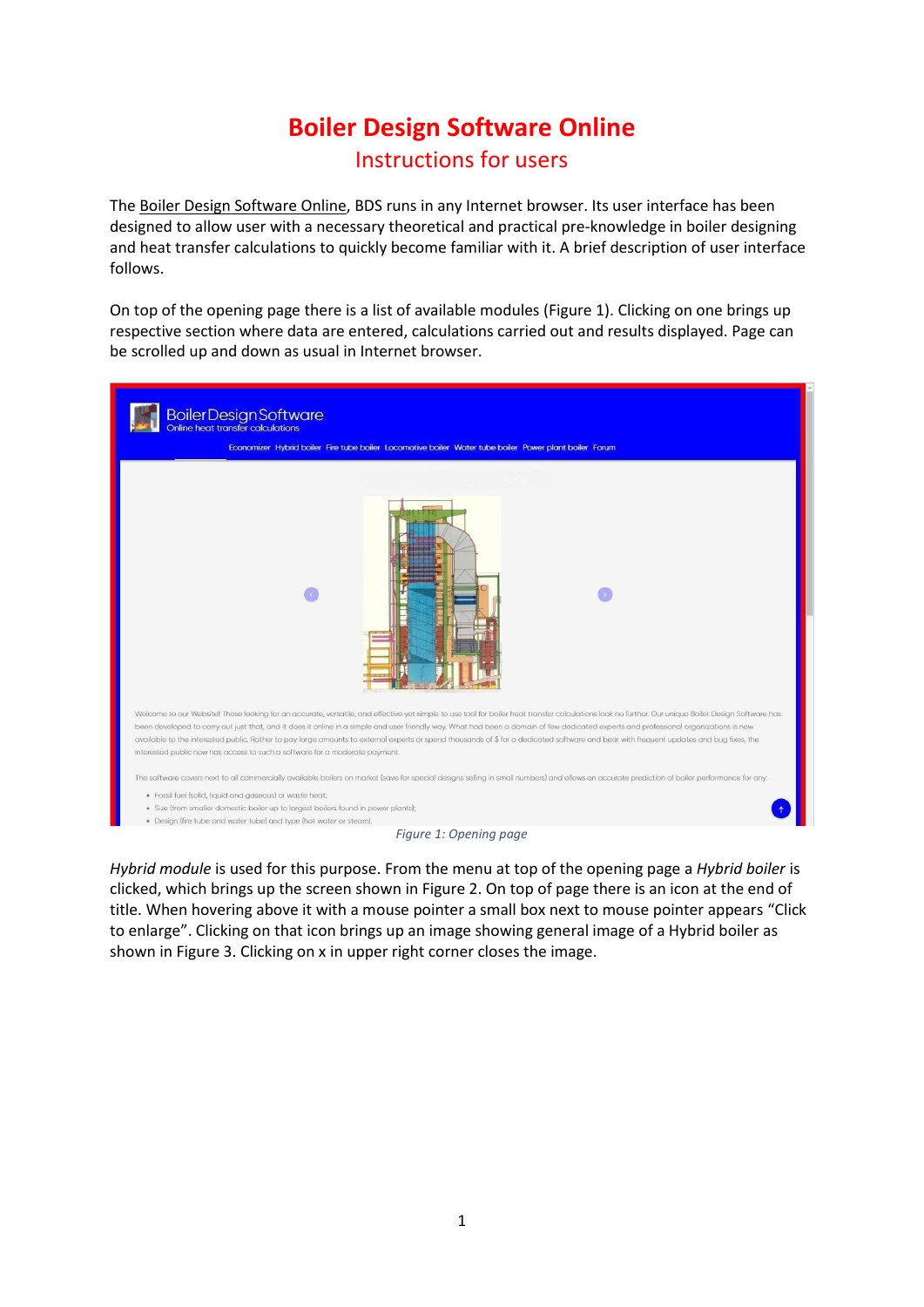|                          |                                         | HYBRID BOILER THERMODYNAMIC CALCULATION <b>FOR A SET AND FOR A SET A</b> |                                           |                                           |                                                     |
|--------------------------|-----------------------------------------|--------------------------------------------------------------------------|-------------------------------------------|-------------------------------------------|-----------------------------------------------------|
| Input data               |                                         |                                                                          |                                           |                                           |                                                     |
| Case description<br>Date | Units of measure<br>Metric<br>$\bullet$ | Solid fuel type<br>$\bullet$<br>Coal                                     | Boiler type<br><b>O</b> Steam             | Gage pressure<br>$(<=40$ bar)             | Outdoor air<br>temperature (°C)                     |
| Subject                  | O English                               | Waste derived<br>$\bigcirc$<br>fuel<br>Wood / biomass<br>∩               | $\bigcap$ Hot water                       | Gage pressure must be<br>between 1 and 40 | Outdoor air temperature must<br>be between 0 and 50 |
| Make                     |                                         |                                                                          | Hybrid boiler system<br>design choice     |                                           |                                                     |
| Remark                   |                                         |                                                                          | Water tube<br>furnace + single            | Is combustion air<br>preheated?           | Rest O2 in flue gas<br>(% )                         |
|                          |                                         |                                                                          | pass tubular fire<br>tube boiler          | <b>O</b> No<br>$O$ Yes                    | Rest 02 in flue gas must be<br>between 0 and 15     |
|                          |                                         |                                                                          | Water tube<br>∩                           |                                           |                                                     |
|                          |                                         |                                                                          | furnace + double<br>pass tubular fire     | Is there another fuel<br>cofired?         |                                                     |
|                          |                                         |                                                                          | tube boiler                               | $\bullet$<br>No                           |                                                     |
|                          |                                         |                                                                          |                                           | $O$ Yes                                   |                                                     |
| Fuel composition (%)     | Fuel rate (kg/h)                        | Unburned in ash                                                          | Is flue gas                               | Feed water temp.                          |                                                     |
| Carbon                   |                                         | $(<=50\%)$                                                               | recirculation applied<br>$\bullet$<br>No. | entering boiler<br>(Economizer if         |                                                     |
|                          | Fuel rate must be $> 0$                 |                                                                          | $\circ$                                   | present) (°C)                             |                                                     |

<span id="page-1-0"></span>

*Figure 3: Hybrid boiler module title image* 

<span id="page-1-1"></span>This way a help is provided for boiler geometry data input (see below) to illustrate the process and make sure entries are in valid limits to prevent erroneous data entry and by that unrealistic results.

First step is entering input data, which consist of fuel related data, general boiler operation data such as steam pressure etc., and boiler geometry data. Data entry process follows point-and-click fashion making it simpler for user.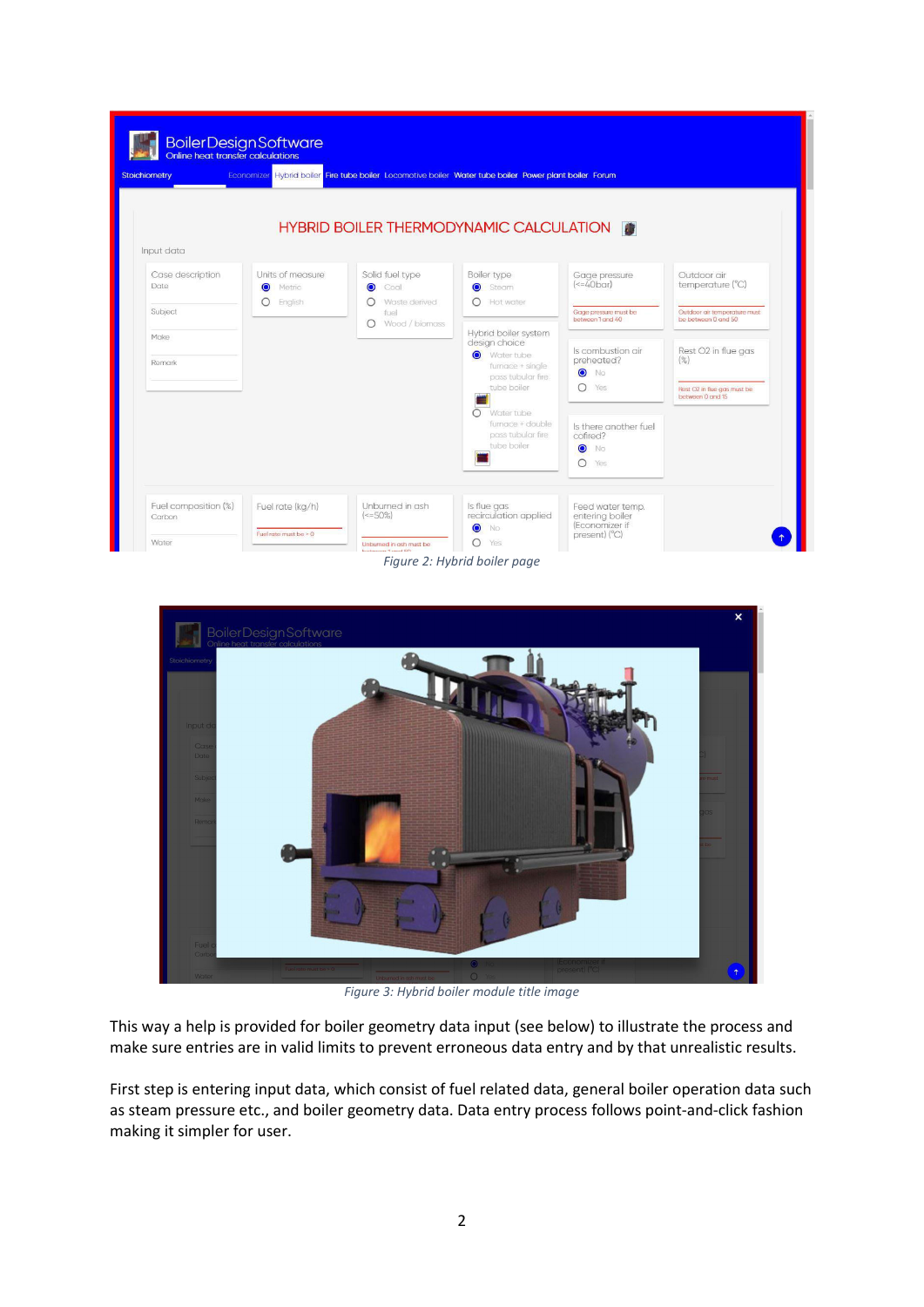At the bottom of data cells there is a text in red explaining the limits of to be entered data to avoid wrong and physically impossible entry that would results in either incorrect results or calculations won't complete.

If to be entered data are not in valid limits program execution will not be possible and text in red will inform user about what was wrongly entered. [Figure 4](#page-2-0) illustrates that for the fuel related entries. In this case the sum of fuel components exceeds 100%, which is displayed by text in red at the bottom of the corresponding field. In other data fields the text in red informs about the valid range of to be entered number.

A decimal point is acceptable entry rather decimal comma. When decimal comma is entered a data field won't accept it till it's entered in correct form.



*Figure 4: Fuel data entry* 

<span id="page-2-0"></span>Upon having entered fuel related and other boiler operation related data the geometry data entry follows as shown in [Figure 5.](#page-3-0) Icons are provided, which, when clicked display an image illustrating details about to be entered boiler geometry related value.

Each data entry field also has a red text at the bottom providing information about valid range for the expected entry (there can't be valid range for some data as for instance fuel rate where the only limitation is that it must be greater than 0 and it's up to user to know what number is physically possible and sensible).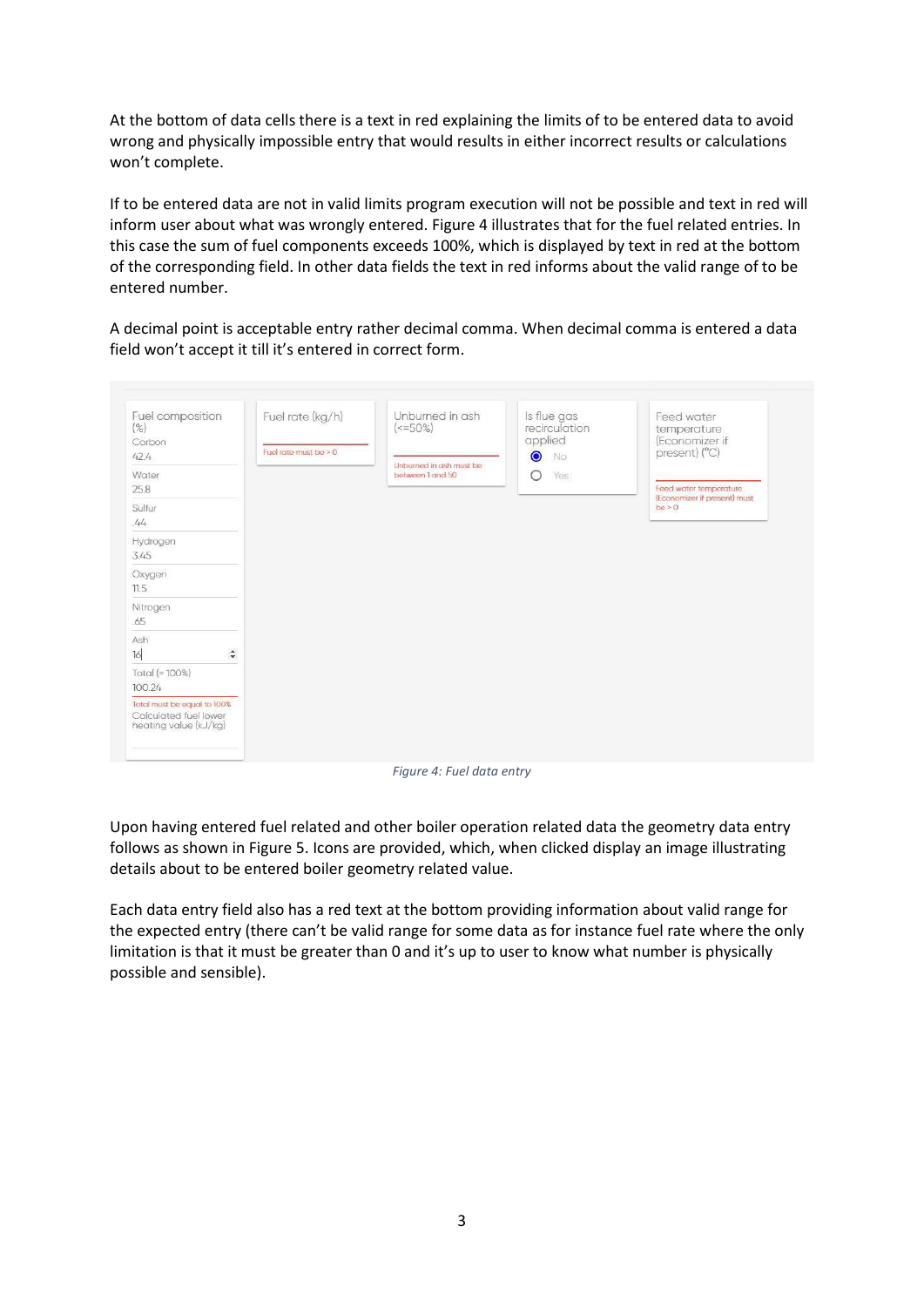

*Figure 5: Hybrid boiler geometry data input* 

<span id="page-3-0"></span>Clicking on the icon at the end of *Furnace geometry data* title in [Figure 5](#page-3-0) brings up a picture shown in [Figure 6](#page-3-1) illustrating the required data for that segment.



<span id="page-3-1"></span>*Figure 6: Hybrid boiler furnace geometry data explanation*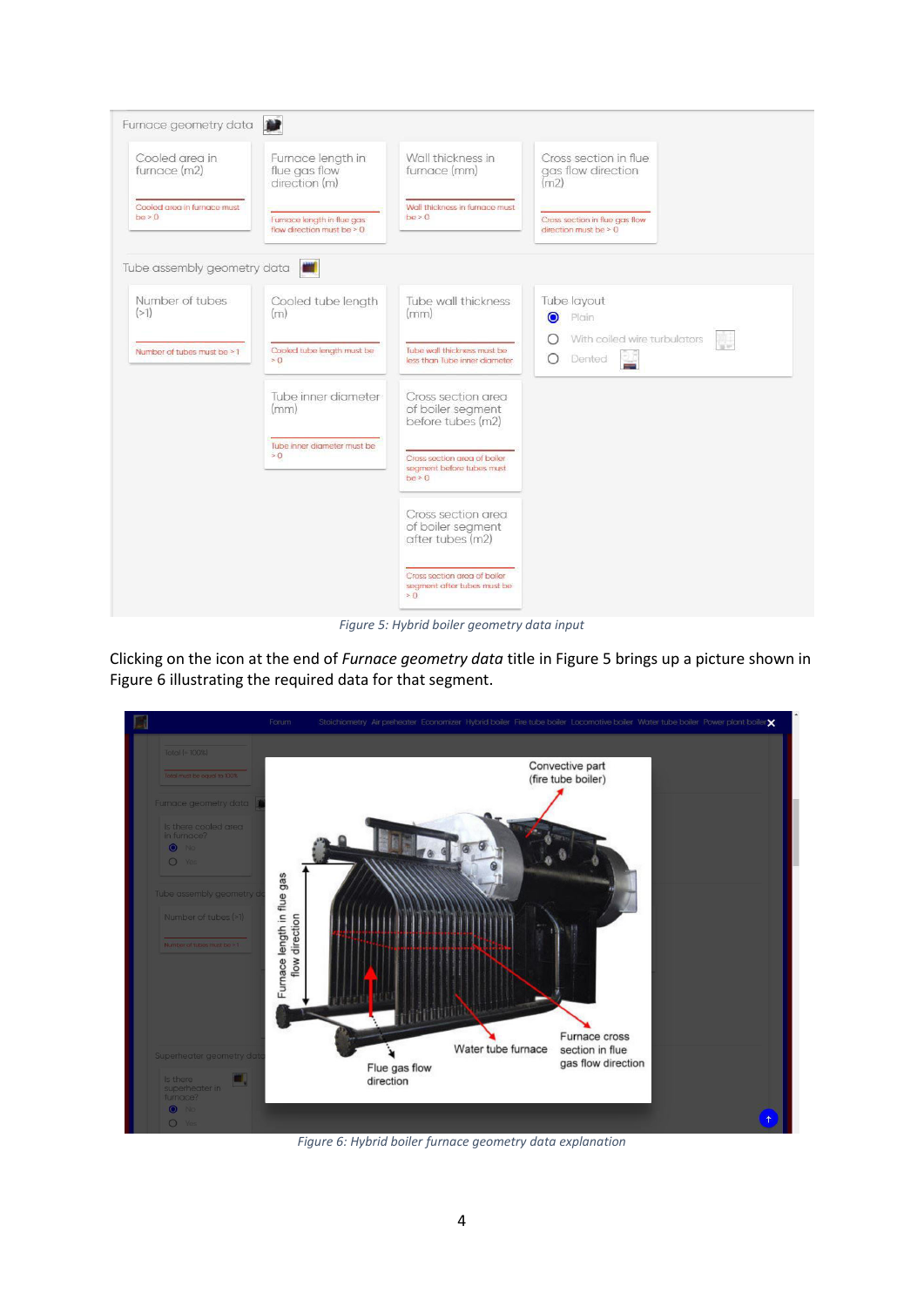Clicking on icon at the end of *Tube assembly geometry data* title i[n Figure 5](#page-3-0) brings up the picture shown i[n Figure 7](#page-4-0) illustrating the required geometry data for that segment.



*Figure 7: Hybrid boiler geometry data explanation* 

<span id="page-4-0"></span>At bottom of the page there are two bottons, CALCULATE and RESET shown in [Figure 8.](#page-4-1) When all data fields contain correct numbers clicking on CALCULATE botton launches a calculation process that takes few seconds at the most afterwards results are displayed.

If some of input data are not correct a text in red appears above CALCULATE bottom (shown in image below). Scrolling up reveals the data entry field with red text at the botttom indicating this particular number is incorrect. Clicking on RESET button clears all data entry fields for the fresh start.

|                      | <b>CALCULATE</b> |  | <b>RESET</b> |  |
|----------------------|------------------|--|--------------|--|
| Sample metric units  |                  |  |              |  |
| SAMPLE 1<br>SAMPLE 2 |                  |  |              |  |
| Sample english units |                  |  |              |  |



<span id="page-4-1"></span>There are fields in blue titled SAMPLE 1 and SAMPLE 2 (in this case there are two samples, more in other modules). Clicking on these fields launches calculations with preset data. Data entry fields are automatically filled with numbers, CALCULATE button is automatically invoked and results are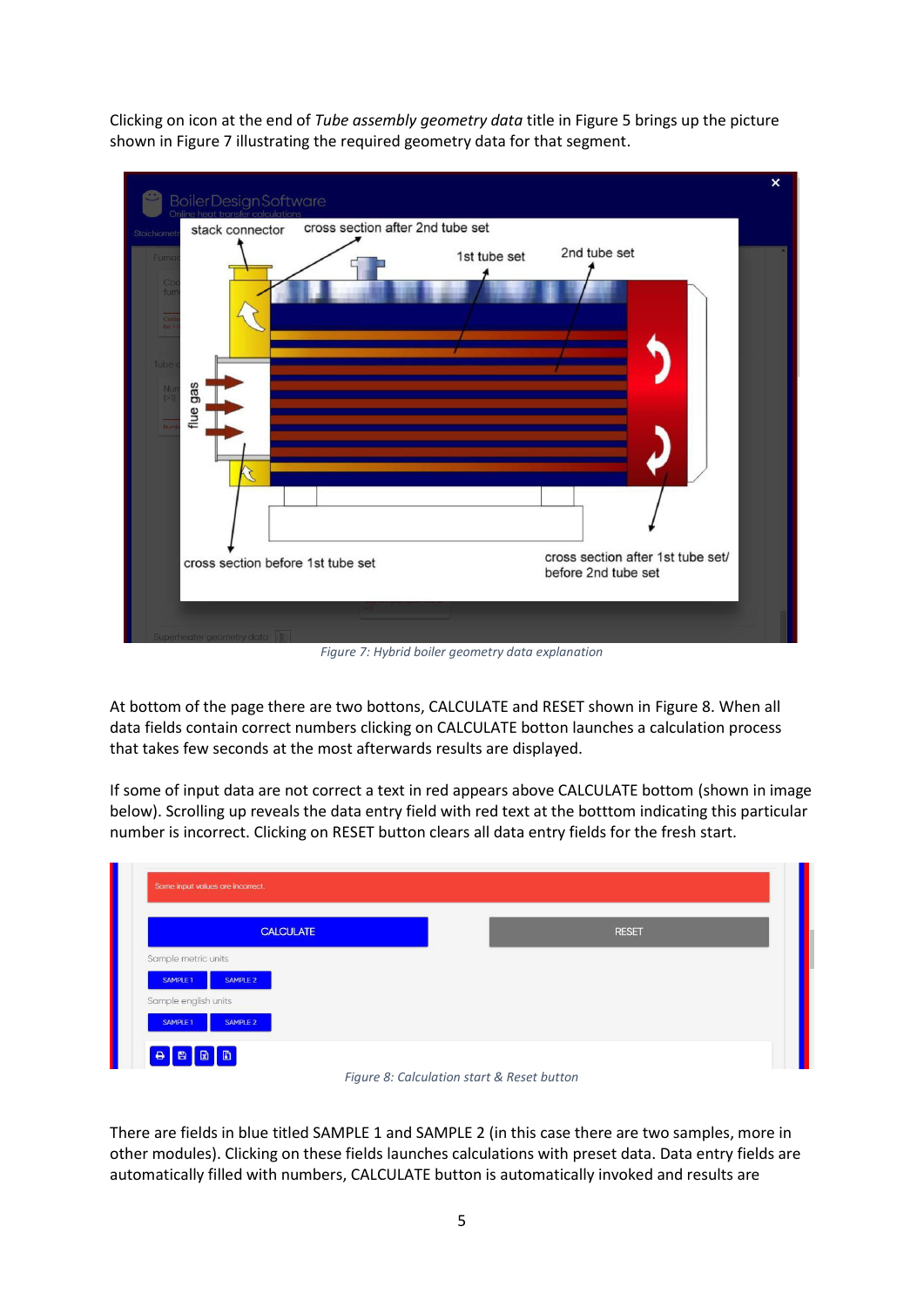displayed. This way user can learn about details needed to fully comprehend the software use in an easy-to-follow way.

## **NOTE:**

**CALCULATE field is not active. Buying time activates it for the set duration. Clicking on it without having purchaced time before brings up an alert that time needs to be purchaced.** 

Upon pressing CALCULATE button calculations follow and results appear as shown i[n Figure 9.](#page-5-0)

| <b>CALCULATE</b>                                                        | <b>RESET</b>                  |                    |
|-------------------------------------------------------------------------|-------------------------------|--------------------|
| Sample metric units                                                     |                               |                    |
| SAMPLE 1<br>SAMPLE 2                                                    |                               |                    |
| Sample english units                                                    |                               |                    |
| SAMPLE 1<br>SAMPLE 2                                                    |                               |                    |
| <b>ADDD</b>                                                             |                               |                    |
|                                                                         |                               |                    |
| HEAT TRANSFER IN HYBRID BOILER (METRIC UNITS)                           |                               |                    |
| <b>DATE</b><br><b>SUBJECT</b>                                           | SAMPLE1                       |                    |
| MAKE                                                                    |                               |                    |
| <b>REMARK</b>                                                           | <b>DOUBLE PASS CONVECTIVE</b> |                    |
|                                                                         | PART+ECONOMIZER               |                    |
| <b>SUMMARY</b>                                                          |                               |                    |
| <b>STEAM RATE</b>                                                       | 10.4 t/h                      |                    |
| SPECIFIC COAL USAGE                                                     |                               | 0.145 kg/kg(steam) |
| ACTUAL ADIABATIC COMB. TEMPERATURE                                      | 1426.2 °C                     |                    |
| FLUE GAS HEAT FLUX AT ABOVE TEMP.                                       | 7456.6 kW                     |                    |
| <b>BOILER I/O EFFICIENCY (FUEL LHV)</b>                                 | 97.1 %                        |                    |
|                                                                         | 87.7 %                        |                    |
| BOILER I/O EFFICIENCY (FUEL HHV)<br>FLUE GAS EXIT TEMP. FROM ECONOMIZER | 140.1 °C                      |                    |

*Figure 9: Hybrid boiler calculation results* 

<span id="page-5-0"></span>Above results title (HEAT TRANSFER IN HYBRID BOILER) there are four icons. Howering with mouse pointer above each one displays a small rectangle with text explaing what each icon does:

- 1. First icon from the left: »Print«
- 2. Second icon: »Save to file«
- 3. Third icon: »Save project (Excel file)«
- 4. Fourth icon: »Import project«.

Hence, first icon prints the results of calculations, second icon saves them to file, third icon saves input data to disk as Excel file and fourth icon imports input data for a particular case in one go to save time when that case is used at later time.

Clicking on Print icon produces a screen shown in [Figure 10.](#page-6-0) Pressing Esc brings back previous screen with results.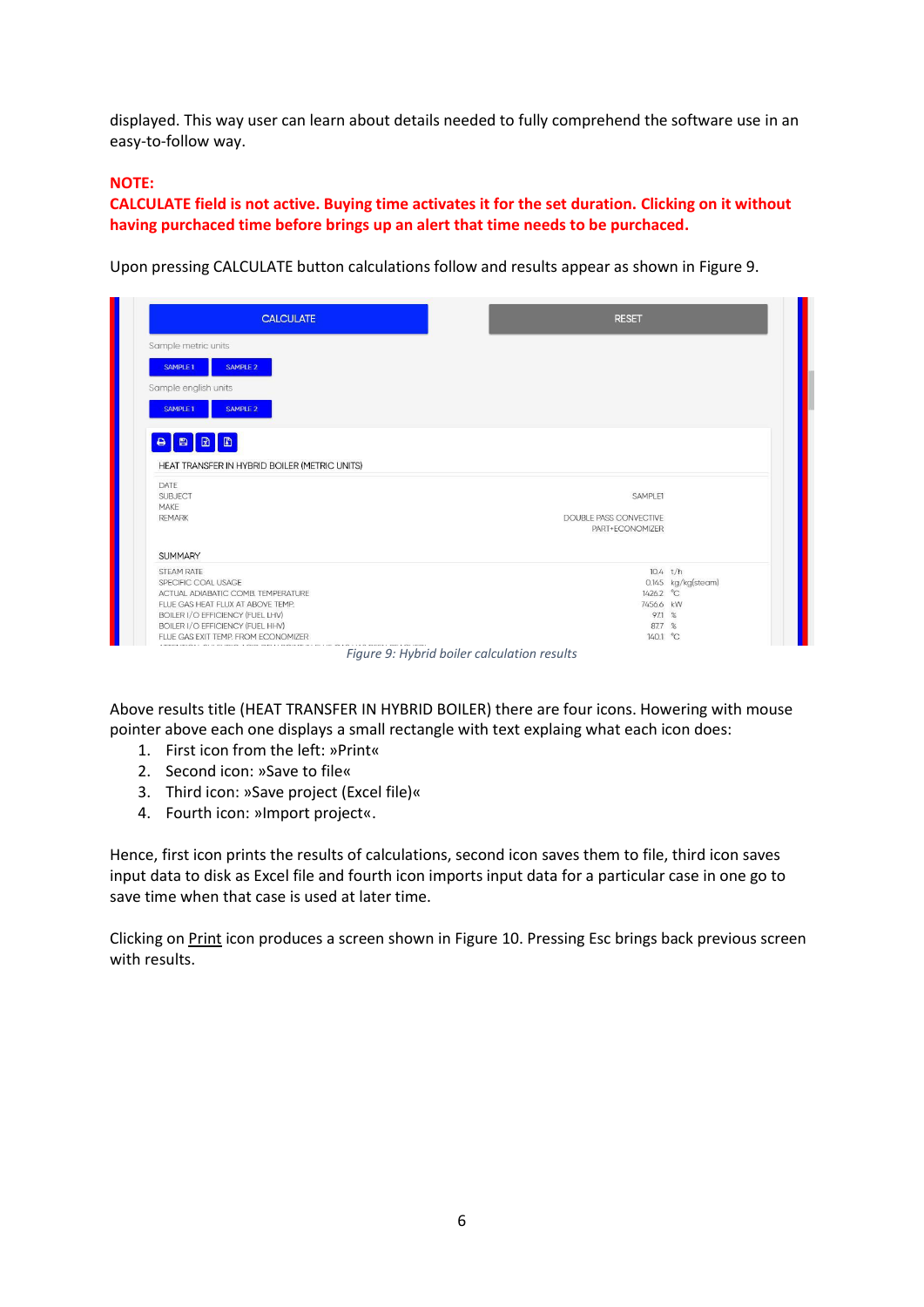| Print<br>Total: 5 pages     | 3/14/2018                                     | <b>Boiler Design Software</b> |
|-----------------------------|-----------------------------------------------|-------------------------------|
| Cancel<br>Save              | $\rightarrow$<br>冎                            |                               |
| Save as PDF<br>Destination  | HEAT TRANSFER IN HYBRID BOILER (METRIC UNITS) |                               |
| Change                      | DATE                                          |                               |
|                             | <b>SUBJECT</b>                                | SAMPLE                        |
| $\circledcirc$ All<br>Pages | MAKE                                          |                               |
| e.g. 1-5, 8, 11-13          | <b>REMARK</b>                                 | SINGLE PASS + ECONOMIZER      |
|                             | <b>SUMMARY</b>                                |                               |
| Portrait<br>Layout          | <b>STEAM RATE</b>                             | 98t/h                         |
|                             | SPECIFIC COAL USAGE                           | 0.153 kg/kg(steam)            |
|                             | ACTUAL ADIABATIC COMB. TEMPERATURE            | 1374.3 °C                     |
| More settings<br>÷          | FLUE GAS HEAT FLUX AT ABOVE TEMP.             | 7068.5 kW                     |
|                             | <b>BOILER I/O EFFICIENCY (FUEL LHV)</b>       | 91.7%                         |
|                             | BOILER I/O EFFICIENCY (FUEL HHV)              | 83.5%                         |
|                             | FLUE GAS EXIT TEMP. FROM ECONOMIZER           | 138.2 °C                      |
|                             | FEED WATER EXIT TEMP. FROM ECO.               | 178.52 °C                     |
|                             | <b>COMBUSTION AIR RATE</b>                    | 10689.41 m3/h                 |
|                             | RELEASED FLUE GAS RATE                        | 11774.85 m3/h                 |
|                             | CO2 MASS RATE IN FLUE GAS                     | 2336.4 kg/h                   |
|                             | SO2 MASS RATE IN FLUE GAS                     | 43.24 kg/h                    |
|                             | STATIC PRESSURE DROP IN BOILER                | 2.27 mbar                     |
|                             | STATIC PRESSURE DROP WITH ECO.                | Infinity mbar                 |
|                             | <b>HEAT BALANCE</b>                           |                               |

*Figure 10: Print submenu for prinout of results* 

<span id="page-6-0"></span>Clicking on Save to file icon brings up a screen shown in [Figure 11](#page-6-1) where file name is entered and location on computer to chose where to save the file. Text file is created to be used in word processors.

| G Save As                   |                                   |                                   |                                   |                                |            |                                      |        | ×            |
|-----------------------------|-----------------------------------|-----------------------------------|-----------------------------------|--------------------------------|------------|--------------------------------------|--------|--------------|
| ₩<br>个                      | $\rightarrow$ This PC > Downloads |                                   |                                   |                                | $\times$ 0 | Search Downloads                     |        | $\varphi$    |
| Organize v<br>New folder    |                                   |                                   |                                   |                                |            |                                      | $= -$  | $\bullet$    |
| $\n  This PC\n$             | $\land$                           |                                   |                                   |                                |            |                                      |        |              |
| 3D Objects                  |                                   |                                   |                                   |                                |            |                                      |        |              |
| Desktop                     |                                   |                                   |                                   |                                |            |                                      |        |              |
| 曽<br>Documents              |                                   |                                   |                                   |                                |            |                                      |        |              |
| Downloads                   |                                   | 2-PASS FIRE<br><b>TUBE BOILER</b> | 4-PASS FIRE<br><b>TUBE BOILER</b> | <b>FIRE TUBE</b><br>3-PASS.TXT |            | <b>WASTE HEAT</b><br><b>RECOVERY</b> |        |              |
| Music                       |                                   | CALCULATION.T                     | CALCULATION.T                     |                                |            | <b>BOILER</b>                        |        |              |
| Pictures                    |                                   | XT                                | <b>XT</b>                         |                                |            | CALCULATION                          |        |              |
| Videos                      |                                   |                                   |                                   |                                |            |                                      |        |              |
| Local Disk (C:)             |                                   |                                   |                                   |                                |            |                                      |        |              |
| Local Disk (D:)             |                                   |                                   |                                   |                                |            |                                      |        |              |
| USB Drive (E:)              |                                   |                                   |                                   |                                |            |                                      |        |              |
| Sample<br>File name:        |                                   |                                   |                                   |                                |            |                                      |        | $\checkmark$ |
| Save as type: Text Document |                                   |                                   |                                   |                                |            |                                      |        | $\checkmark$ |
|                             |                                   |                                   |                                   |                                |            |                                      |        |              |
| $\land$ Hide Folders        |                                   |                                   |                                   |                                |            | Save                                 | Cancel |              |
|                             |                                   |                                   | Figure 11: Save to file submenu   |                                |            |                                      |        |              |

<span id="page-6-1"></span>Clicking on Save project icon brings up a screen shown in [Figure 12 w](#page-7-0)here file name is entered and location on computer to chose where to save the file. Excel is created.